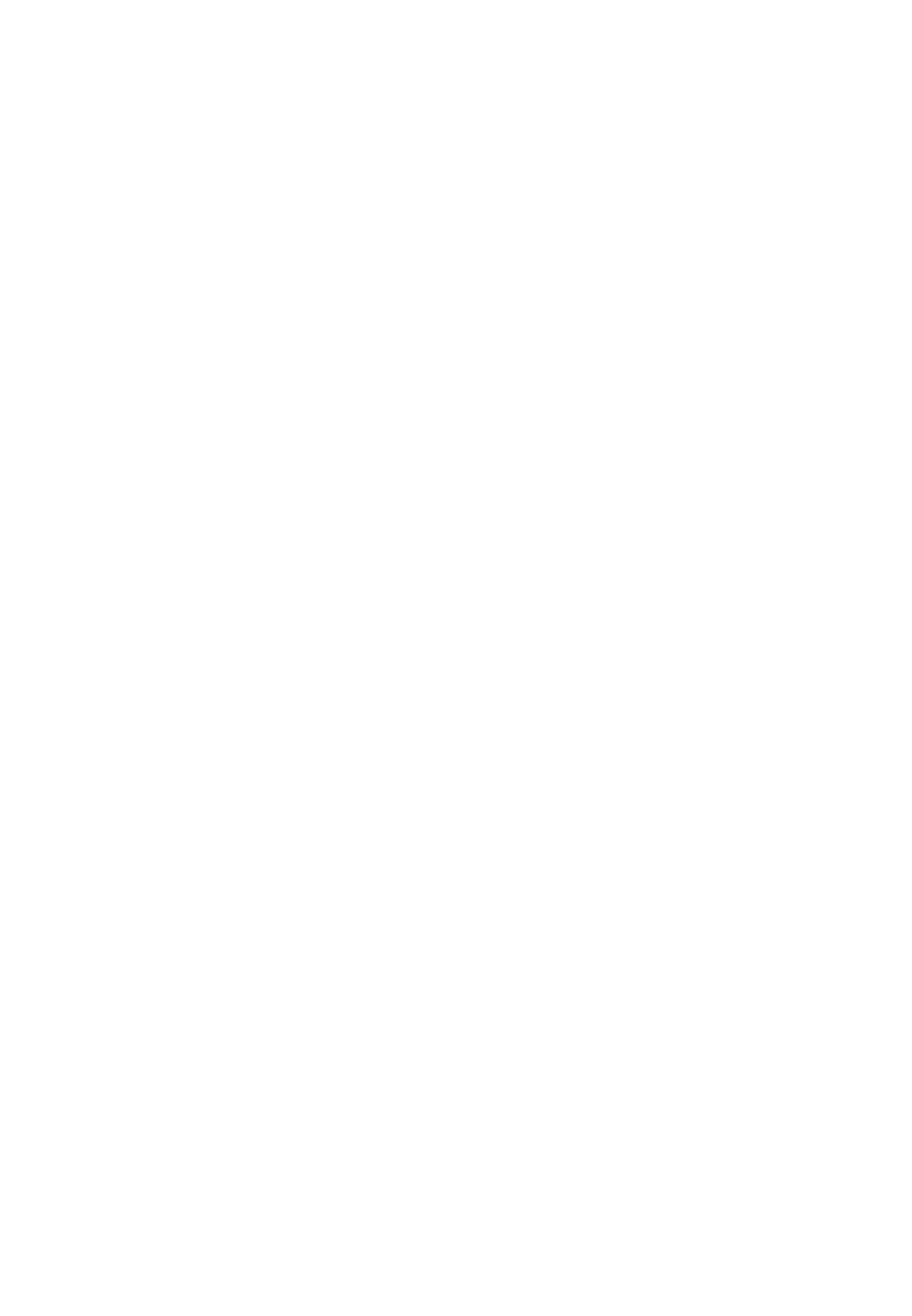$f(x)$  speedup if *S* can simulate *T* with an increase in size  $f(x)$ . We will also, following Reckhow [\[13\]](#page-17-0) and Urquhart [\[18\]](#page-17-1) name two proof systems polynomially equivalent (p-equivalent), if they polynomially simulate one another.

#### 1.2. Survey of previous results

We will now give a short overview of previous results on simulation of various proof systems. It is noteworthy, however, to say that simulation of various kinds of natural deduction and, more importantly, of speedups provided by ones over others is not very well researched, since most papers consider such systems as analytical tableaux (cf. [\[14\]](#page-17-2)), resolution (cf. [\[15\]](#page-17-3)), Frege systems and their various extensions.

It is noteworthy to mention that all results considering simulations of various proof systems can be, according to D'Agostino [\[5\]](#page-17-4), divided into two kinds: it is either proven that one system p-simulates another (in this case simulation procedure as well as speedup are provided), or it is proven that *f* (see Definition [2\)](#page-1-0) has super-polynomial lower bound (in this case lower bound is presented).

The main result in the field is due to Reckhow [\[13\]](#page-17-0): it was shown that all natural calculi, Gentzen-style calculi with cut rule and Frege systems p-simulate each other independently of connectives they use, provided they are sound and complete. This allows us not to prove that our systems **can** simulate one another polynomially.

Another result we are going to use extensively in the present paper is due to S.R. Buss and M.L. Bonet [\[1\]](#page-16-0). They investigate speedups provided by different proof systems, including *nd*F, *d*F, PKT, PKT\* and ND. Their results are presented in the figure [1.](#page-3-0)

Simulation of Gentzen systems is investigated much better. Main results are due to Urquhart.

- 1. It is shown in [\[16\]](#page-17-5) that Gentzen systems with cut p-simulate cut-free Gentzen systems but reverse p-simulation is impossible.
- 2. It is shown in [\[17\]](#page-17-6) that, although tree-like resolution (cf. [\[15\]](#page-17-3)) p-simulates tree-like<sup>[3](#page-2-0)</sup> Gentzen systems without cut, reverse simulation is impossible. On the other hand, dag-like Gentzen systems without cut are p-equivalent to resolution.
- 3. It is, furthermore, shown in [\[18\]](#page-17-1) that tree-like Gentzen systems without cut are p-equivalent to analytic tableaux described in [\[14\]](#page-17-2) but

<span id="page-2-0"></span><sup>3</sup> A Gentzen system is called tree-like if all sequents are counted.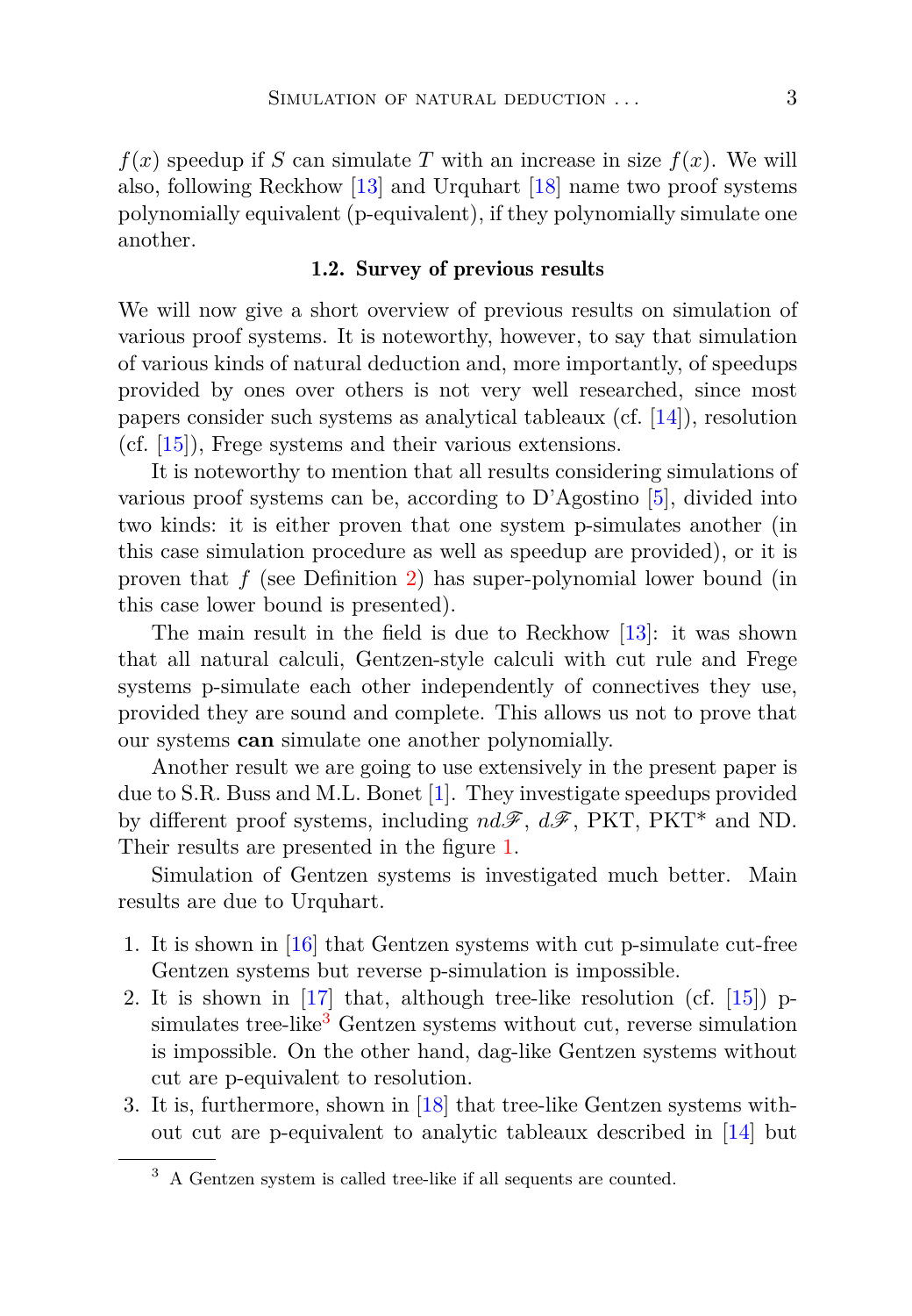

<span id="page-3-0"></span>Figure 1.  $**$  – for proofs wherein no line is used as a hypothesis of a rule of inference more than once; *a* is inverse Ackermann function

cannot p-simulate truth tables and reverse simulation is impossible either. Another important result is that tree-like Gentzen systems without cut cannot p-simulate dag-like Gentzen systems without cut.

It is also important to mention the paper by Finger [\[6\]](#page-17-7) wherein was proved that dag-like Gentzen systems without cut but with substitution rule linearly simulate tree-like Gentzen systems with cut.

Another important result is mentioned by Cook and Nguyen in [\[3\]](#page-16-1) and attributed to Krajìček [\[10\]](#page-17-8). He shows that tree-like Gentzen systems with cut p-simulate dag-like Gentzen systems with cut.

## 2. Simulation of natural deduction

In this section we prove some theorems that provide speedups of one natural deduction system over another.

<span id="page-3-1"></span>**THEOREM 1.**  $\Gamma \vert \frac{nd\mathscr{F}}{n} A \Rightarrow \Gamma \vert \frac{d\mathscr{F}}{O(n)} A$ 

PROOF. The proof is straightforward, since every instance of axiom schema and every hypothesis in  $nd\mathscr{F}$ -derivation remain w.l.o.g. an axiom and hypothesis respectively in *d*F-derivation, every instance of *mp<sup>n</sup>* and  $dr_n$  become an instance of  $mp_q$  and  $dr_q$  respectively.  $\Box$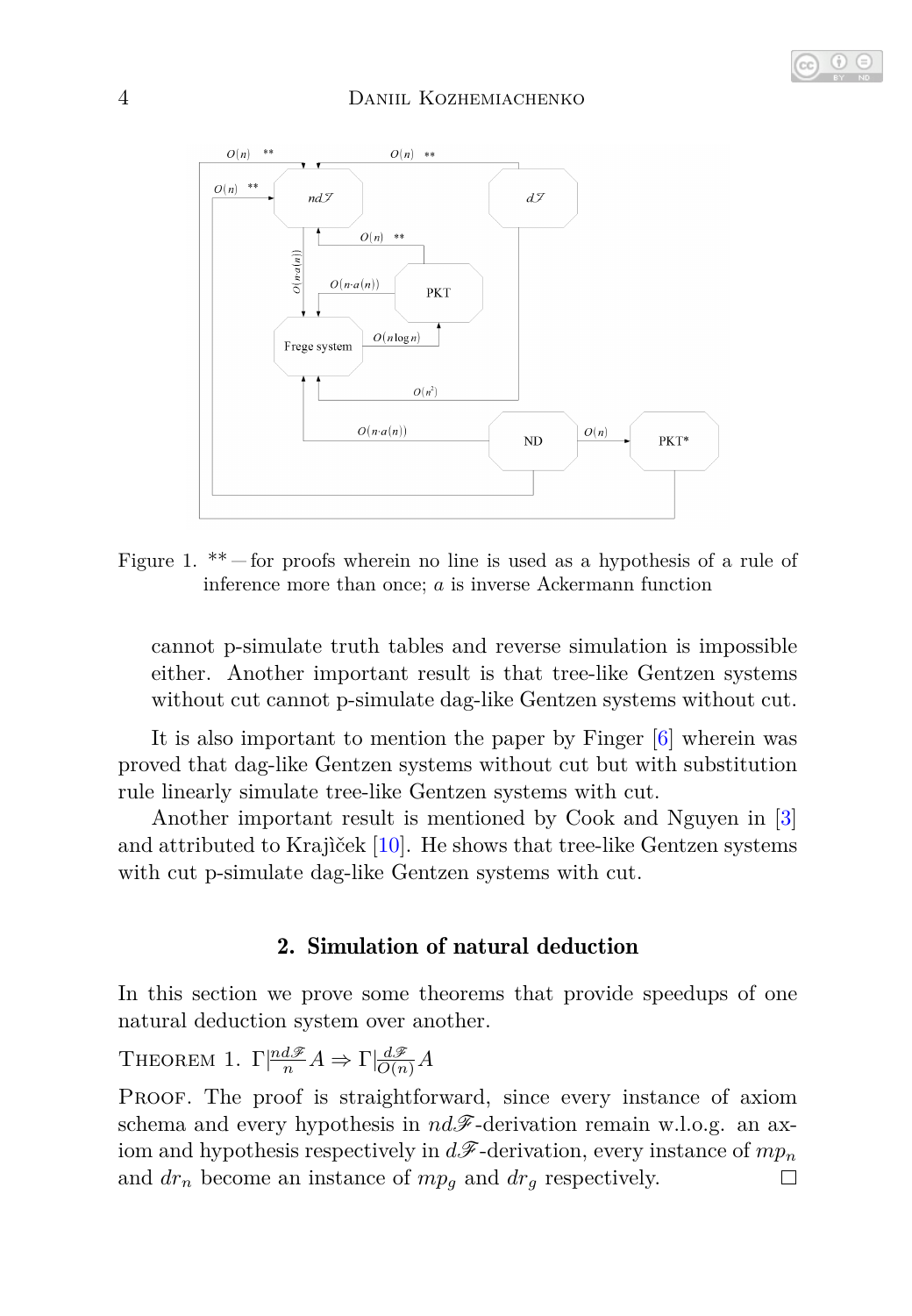THEOREM 2.  $\Gamma \vert \frac{d\mathscr{F}}{n} D \Rightarrow \Gamma \vert \frac{nd\mathscr{F}}{O(n^2)} D$ 

PROOF. We prove this theorem with the method used by Buss and Bonet in [\[1\]](#page-16-0) in their proof of Theorem 4.

Recall that every line in a  $d\mathscr{F}$ -derivation is a sequent of the form  $Γ ⊢ D$ . Suppose, we have a  $d\mathscr{F}$ -proof  $π<sub>q</sub>$  of a sequent  $Γ ⊢ D$  of length *n*. This means that  $d\mathcal{F}$ -derivation is actually the following sequence

$$
\Gamma_1 \vDash A_1, \ldots, \Gamma_n \vDash A_n = \Gamma \vDash D
$$

Our simulation goes as follows. We first substitute each sequent  $\Gamma_i \models A_i \ (1 \leq i \leq n)$  for the formula  $\bigwedge \Gamma_i \supset A_i$  with  $\bigwedge \Gamma_i$  denoting conjunction of all formulas in Γ*<sup>i</sup>* ordered and associated arbitrarily. This gives us the following sequence  $\pi'$ :

<span id="page-4-0"></span>
$$
\bigwedge \Gamma_1 \supset A_1, \dots, \bigwedge \Gamma_n \supset A_n \tag{1}
$$

It is important to note that since  $d\mathscr{F}$  is complete, all formulas in [\(1\)](#page-4-0) are tautologies. However,  $\pi'$  is not a valid  $nd\mathscr{F}$ -proof, which means that we have to show by induction on  $n$  that we can fill in every gap in no more than *O*(*n*) steps. The proof splits into four cases depending on how  $\Gamma_n \models A_n$  was inferred.

CASE 2.1.  $\Gamma_n \models A_n$  is an assumption or hypothesis.

In this case  $\Gamma_n \models A_n$  has the form  $A_n \models A_n$  and becomes  $A_n \supset A_n$ in  $\pi'$ . One can prove  $A_n \supset A_n$  in  $nd\mathscr{F}$  in a constant number of steps.

CASE 2.2.  $\Gamma_n \models A_n$  is an instance of an axiom schema.

 $\Gamma_n \models A_n$  has the form  $\models A_n$  and becomes  $A_n$  in  $nd\mathscr{F}$ -derivation with  $A_n$  being an axiom schema. Since  $d\mathscr{F}$  and  $nd\mathscr{F}$  use the same axiom schemata, we prove  $A_n$  in  $nd\mathscr{F}$  in one step by simply writing it down.

CASE 2.3.  $\Gamma_n \models A_n$  is inferred by  $mp_q$ .

This means that  $\Gamma_n \models A_n$  has the form  $\Gamma_n \models B$  and there are two such sequents, namely  $\Gamma_{n_1} \models A$  and  $\Gamma_{n_2} \models A \supset B$ , that  $n_1, n_2 < n$  and  $\Gamma_{n_1} \cup \Gamma_{n_2} = \Gamma_n$ . These sequents become  $\bigwedge \Gamma_n \supset B$ ,  $\bigwedge \Gamma_{n_1} \supset A$ , and  $\bigwedge \Gamma_{n_2} \supset (A \supset B)$  in  $\pi'$  respectively. We fill in the gap as follows.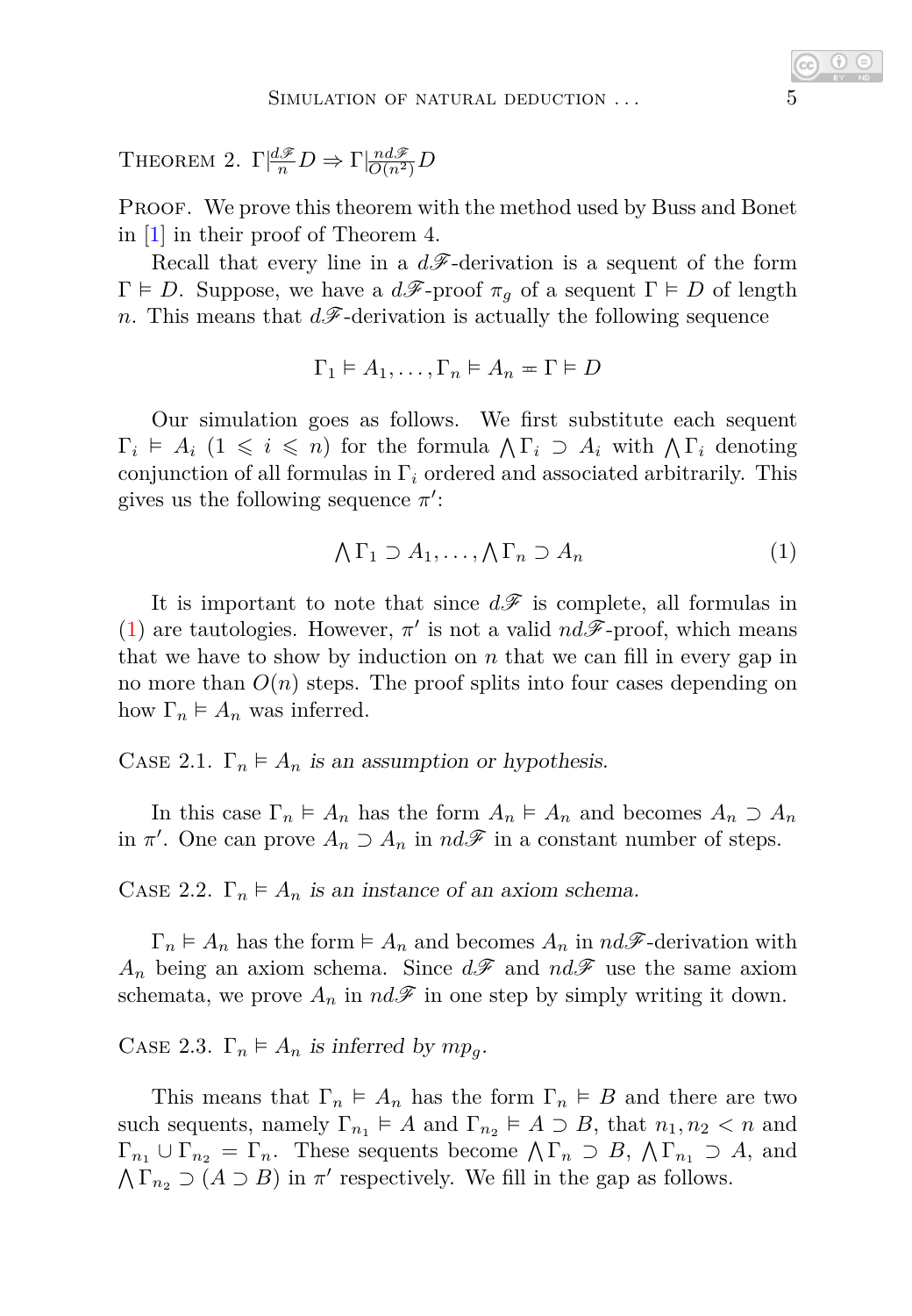

$$
\begin{array}{l}\n\vdots \\
\bigwedge \Gamma_{n_1} \supset A \\
\vdots \\
\bigwedge \Gamma_{n_2} \supset (A \supset B) \\
\bigwedge \Gamma_n \quad \text{assumption} \\
\vdots (\ast) \\
\bigwedge \Gamma_{n_1} \\
A - mp_n \\
\vdots (\ast) \\
\bigwedge \Gamma_{n_2} \\
B - mp_n \\
\bigwedge \Gamma_n \supset B - dr_n\n\end{array}
$$

Let  $\Gamma_n$  contain *m* formulas,  $\Gamma_{n_1} - m_1$  formulas, and  $\Gamma_{n_2} - m_2$  formulas. It is clear that neither of these numbers is greater than *n*. One can show by induction on *m* that both  $\bigwedge \Gamma_{n_1}$  and  $\bigwedge \Gamma_{n_2}$  can be inferred from  $\bigwedge \Gamma_n$  in  $O(m)$  steps.

CASE 2.4.  $\Gamma_n \models A_n$  is inferred by  $dr_q$ .

 $\Gamma_n \models A_n$  has the form  $\Gamma_n \models A \supset B$  which becomes  $\bigwedge \Gamma_n \supset (A \supset B)$ in  $\pi'$ . We, moreover, have  $\Gamma_{n_1} \models B$  in  $\pi_g$  such that  $n_1 < n$  and  $\Gamma_n =$  $\Gamma_{n_1} \setminus A$ .  $\Gamma_{n_1} \models B$  becomes  $\bigwedge \Gamma_{n_1} \supset B$ . We have two cases depending on whether *A* is in  $\Gamma_{n_1}$ .

CASE 2.4.1.  $A \notin \Gamma_{n_1}$ .

In this case  $\Gamma_n = \Gamma_{n_1}$ . We proceed as follows.

$$
\begin{array}{l}\n\vdots \\
\bigwedge \Gamma_{n_1} \supset B \\
\begin{bmatrix}\n\bigwedge \Gamma_{n_1} - \text{assumption} \\
B - mp_n \\
\begin{bmatrix}\nA - \text{assumption} \\
A \supset B - dr_n\n\end{bmatrix} \\
\bigwedge \Gamma_n \supset (A \supset B) - dr_n\n\end{array}
$$

CASE 2.4.2.  $A \in \Gamma_{n_1}$ 

Simulation goes as follows.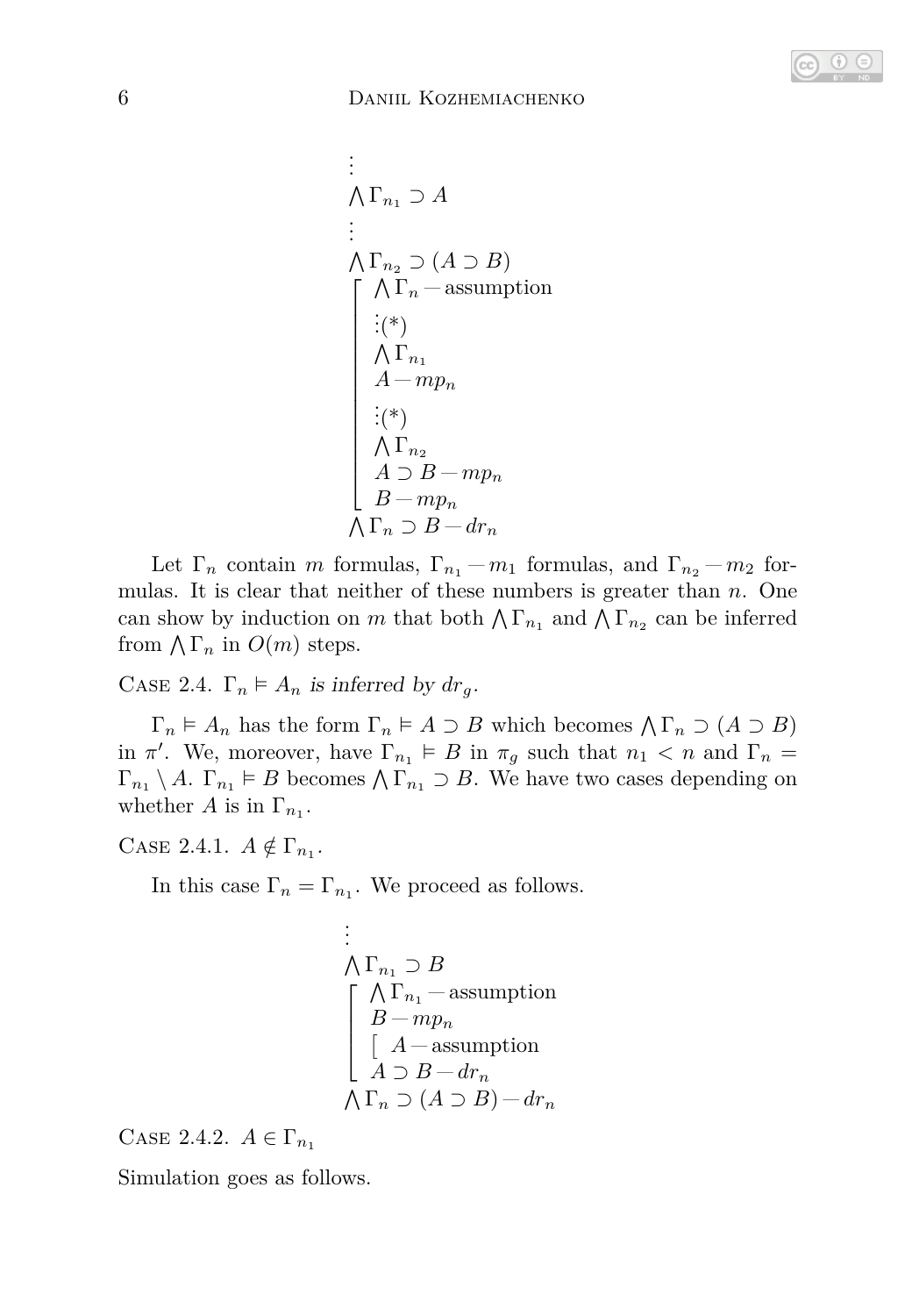$$
\begin{array}{l}\n\vdots \\
\bigwedge \Gamma_{n_1} \supset B \\
\begin{bmatrix}\n\bigwedge \Gamma_n \quad \text{assumption} \\
\vdots \\
\bigwedge \Gamma_{n_1} \\
\bigwedge \Gamma_{n_1} \\
B - mp_n \\
A \supset B - dr_n \\
\bigwedge \Gamma_n \supset (A \supset B) - dr_n \text{ because } \Gamma_n = \Gamma_{n_1}\n\end{bmatrix}\n\end{array}
$$

Let  $\Gamma_n$  contain *m* formulas and  $\Gamma_{n_1} - m_1$  formulas. It is clear that neither of these numbers is greater than *n*. One can show by induction on *m* that  $\bigwedge \Gamma_{n_1}$  can be inferred from  $\bigwedge \Gamma_n$  and *A* in  $O(m)$  steps.  $\Box$ 

#### 2.1. Fitch system

THEOREM 3.  $\Gamma \left| \frac{nd\mathscr{F}}{n} D \right| \Rightarrow \Gamma \left| \frac{\mathbf{F}}{O(n)} D \right|$ 

PROOF. We prove this theorem by induction on *n*. Our induction hypothesis is as follows. For any  $m < n$  F linearly simulates  $nd\mathcal{F}$  so that all formulas occurring in an  $nd\mathscr{F}$  derivation also occur in the F derivation.

The proof splits into four cases depending on how *D* was derived.

CASE 3.1. *D* is either an assumption or a member of  $\Gamma$ .

In this case *D* becomes an assumption or a member of Γ in the **F**derivation respectively.

Case 3.2. *D* is an instance of an axiom schema.

In this case  $D$  can be proved in  $\bf{F}$  in a constant number of steps.

CASE 3.3. *D* is derived by  $mp_n$ .

In this case  $D = B$  and  $nd\mathscr{F}$ -derivation has one of the two following forms.

$$
\begin{bmatrix}\n\vdots & \vdots & \vdots \\
A \supset B & A \supset B \\
\vdots & \vdots & \vdots \\
A & A \\
B - mp_n & B - mp_n\n\end{bmatrix}
$$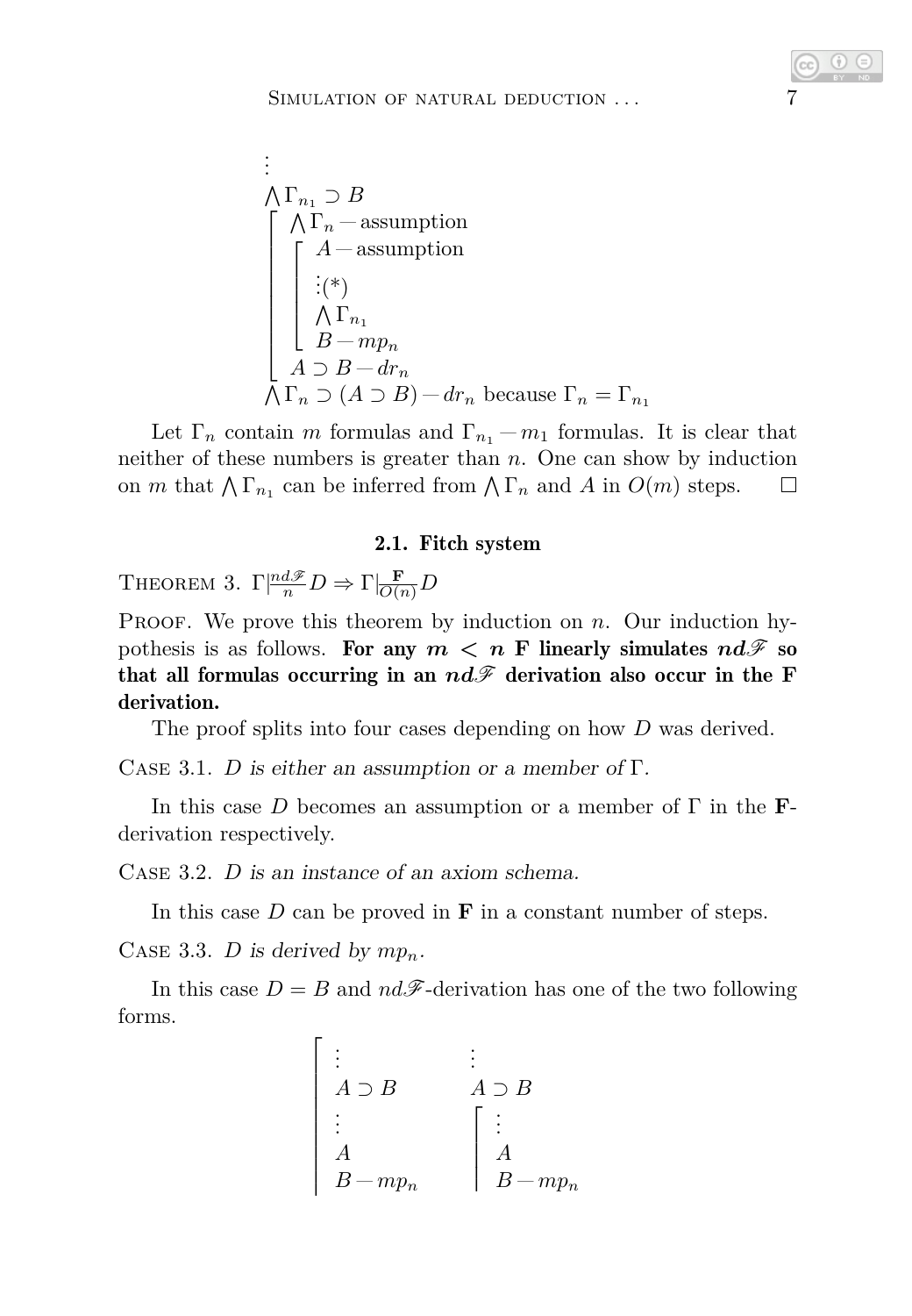

We proceed respectively as follows.

. . . . . . *A* ⊃ *B* IH *A* ⊃ *B* IH . . . . . . *A* IH *A* IH *A* ⊃ *B* R *B* ⊃E *B* ⊃E 

In both cases we derive *A* and *A* ⊃ *B* by induction hypothesis and *B* by ⊃E in a constant number of steps. In the right case, however, we have to reiterate one of the hypotheses of ⊃E which takes us exactly one step.

CASE 3.4. *D* was derived by  $dr_n$ .

The proof of this case is straightforward since in both  $nd\mathcal{F}$  and **F** when  $dr_n$  (respectively  $\supset I$ ) is applied, the last open assumption has to be closed. Hence, we simply substitute an instance of *dr<sup>n</sup>* with an instance of ⊃I.  $\Box$ 

THEOREM 4.  $\Gamma \vert \frac{\mathbf{F}}{n} D \Rightarrow \Gamma \vert \frac{nd\mathcal{F}}{O(n)} D$ .

PROOF. We prove the theorem by induction on *n*. The proof splits into cases, depending on how *D* was derived.

If *D* is a hypothesis or an assumption in **F**-derivation, it becomes a hypothesis (resp. assumption) in *nd*F-derivation.

If *D* was reiterated, this simply means that it had already been derived earlier. Hence we obtain it by induction hypothesis.

Finally, *D* could be derived by one of the rules of inference. The only interesting case here would be rule ∨E since we substitute all instances of ⊃I with *dr<sup>n</sup>* and in all other cases we simply derive conclusion of a rule from its premises. This can be done in a constant number of steps because both  $nd\mathcal{F}$  and **F** are sound and complete. If *D* was derived by ∨E, **F**-derivation has the following form.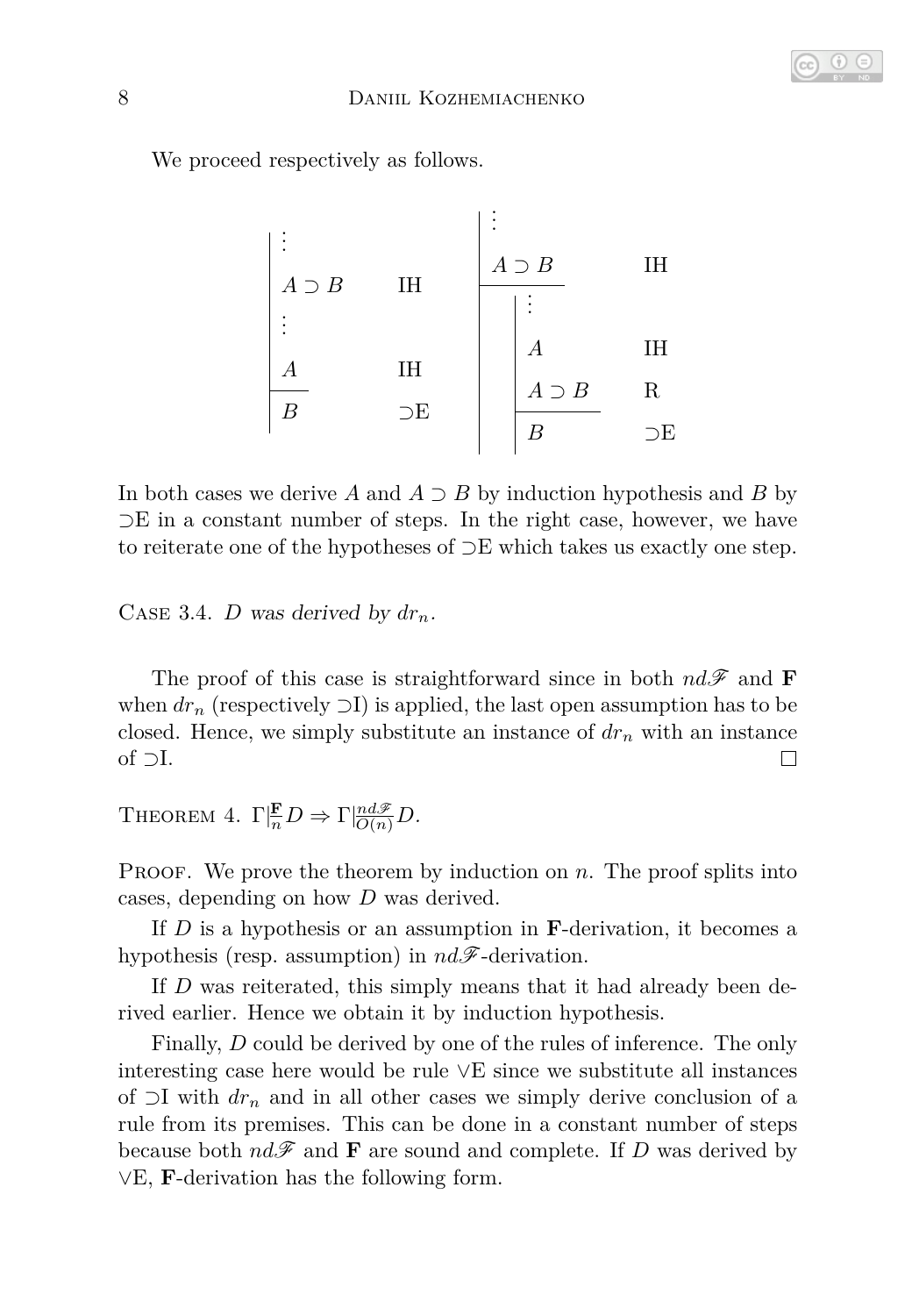

We proceed as follows.

$$
∴ A ∨ B\nA → asumption\n
$$
∴ D - by IH\nA ∃ D - drn
$$
\n
$$
B - assumption\n
$$
∴ D - by IH\nB ∑ D - drn
$$
\n
$$
∴ D - in a constant number of steps
$$
$$
$$

As one can see, we have derived *D* in a constant number of steps.  $\Box$ 

## 2.2. Gentzen's natural deduction ND

THEOREM 5.  $\Gamma \left| \frac{d\mathscr{F}}{n} D \right| \to \Gamma \left| \frac{ND}{O(n)} D \right|$ .

PROOF. The proof is straightforward since each step in  $d\mathscr{F}$ -derivation is either an axiom which has an ND-proof of constant length, an assumption or member of  $\Gamma$  which remains an assumption or member of  $\Gamma$  in ND-derivation, or was derived by either  $mp<sub>g</sub>$  or  $dr<sub>g</sub>$ . We substitute an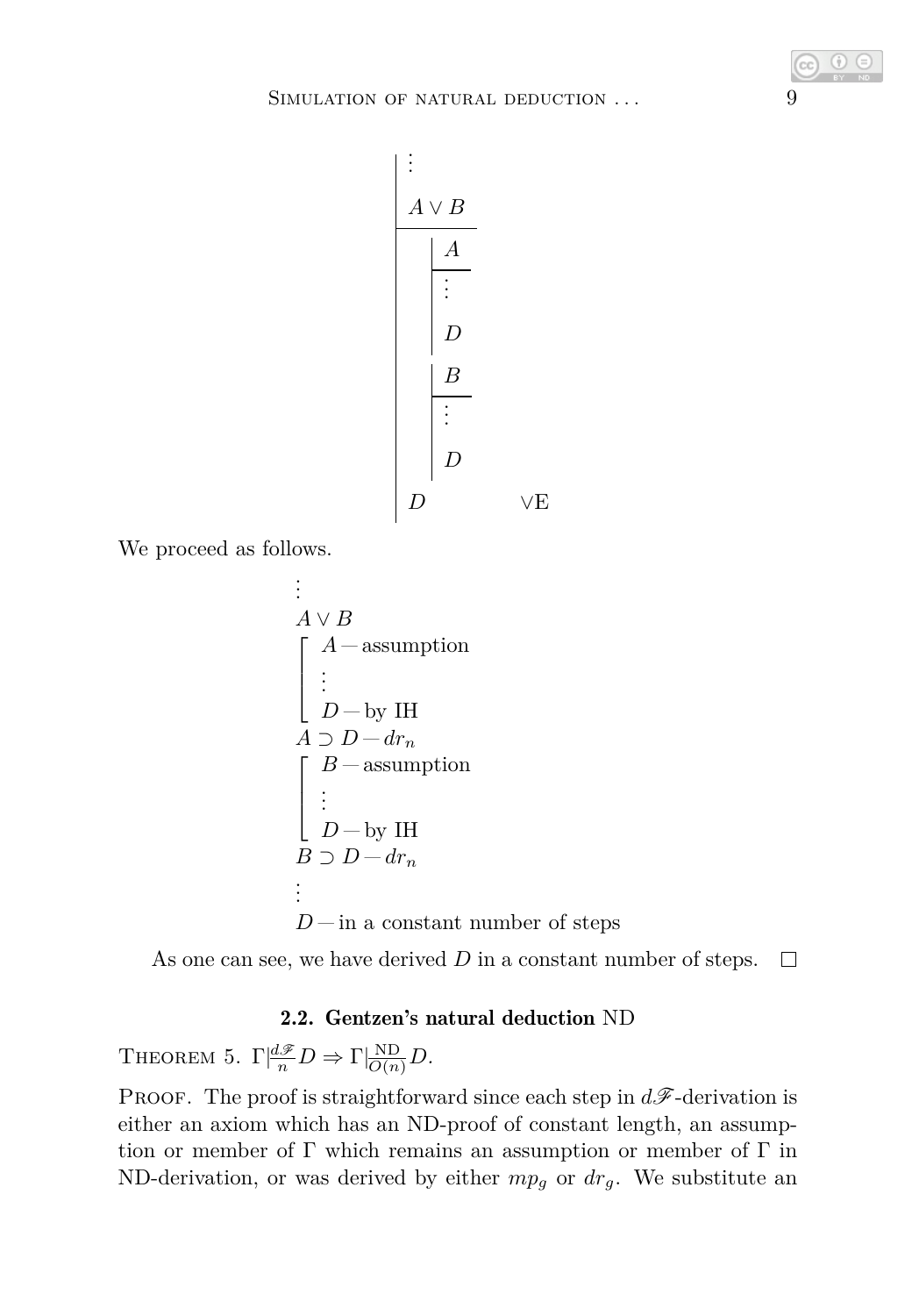instance of 
$$
mp_g
$$
 for FB  $-\frac{A \quad A \supset B}{B}$  – and  $dr_g$  for FE  $-\frac{[A]}{A \supset B}$ <sup>4</sup>. We

can do this since we aren't required to close the last open assumption in both  $d\mathscr{F}$  and ND.  $\Box$ 

THEOREM 6. 
$$
\Gamma \vert \frac{\text{ND}}{n} D \Rightarrow \Gamma \vert \frac{d\mathcal{F}}{O(n)} D
$$
.

PROOF. Recall that we assumed that ND has dag-like proofs. This means that we can following Reckhow [\[13\]](#page-17-0) designate each step of the derivation of *C* from  $\Gamma$  as  $\Delta \models A$  with  $\Delta$  being the set of all open assumptions and formulas from Γ.

We need this convention because  $d\mathscr{F}$  proofs are sequences of sequents (cf. [\[1,](#page-16-0) P.691]), not trees of them so our simulation results won't be affected by the necessity of deriving one formula multiple times from same assumptions.

We prove the theorem by induction on *n*.

CASE 6.1 (Base case.  $n = 1$ ).

If  $n = 1$ , *D* is either an assumption or a member of Γ. In both cases we have a  $d\mathscr{F}$ -derivation of exactly one line, namely,  $D \models D$ .

Case 6.2 (Induction step.).

We suppose that for all  $m < n$  if all occurrences of falsum are substituted for the fixed contradictory formula  $-p_1 \wedge \neg p_1 d\mathcal{F}$  simulates ND linearly so that every step occuring in the ND derivation, except for occurrences of falsum is present in the  $d\mathscr{F}$  derivation. Occurrences of  $\lambda$ are substituted with  $p_1 \wedge \neg p_1$ . We now need to show this for *n*. We have different cases depending on how *D* was derived.

The cases of all rules, except for

$$
\begin{array}{cc}\n & [A] & [B] \\
\text{OB:} & \xrightarrow{A \vee B} & C & C \\
\hline\nC & & & \n\end{array}
$$

and

$$
[A]
$$
  
NE: 
$$
\frac{\lambda}{\neg A}
$$

are straightforward and will be omitted here.

<span id="page-9-0"></span><sup>4</sup> [*A*] means that assumption *A* is discharged.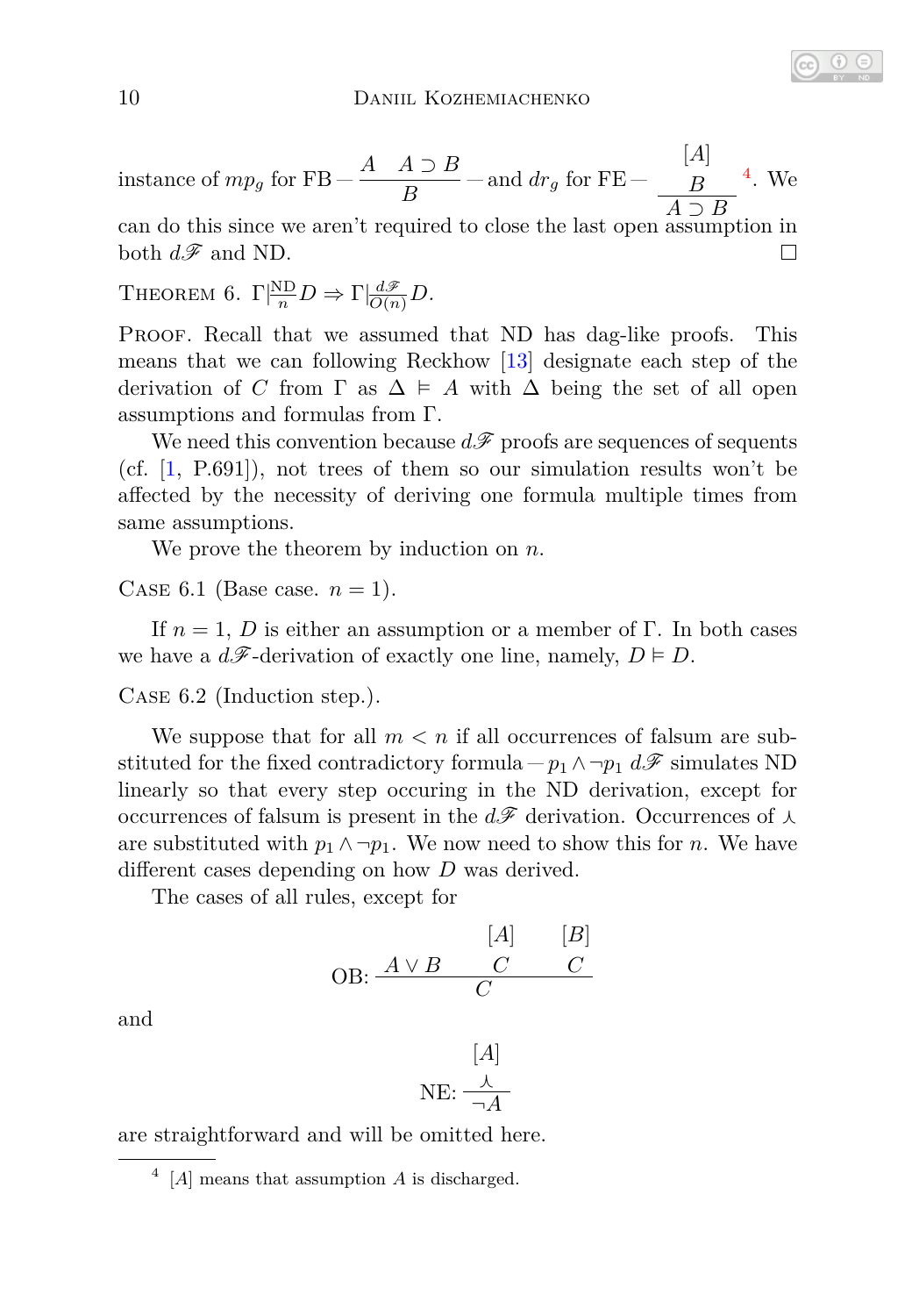Case 6.2.1. *D* was derived by OB.

In this case  $D = C$  and ND-derivation has the following form.

$$
[A] \qquad [B]
$$
\n
$$
\vdots \qquad \vdots \qquad \vdots
$$
\n
$$
OB: \frac{A \vee B \qquad C \qquad C}{C}
$$

Since ND derivations are dag-like, we can rewrite this derivation and get the following one. .

$$
\vdots
$$
\n
$$
\vdots
$$
\n
$$
A \models A
$$
\n
$$
\vdots
$$
\n
$$
\Gamma_1, A \models C
$$
\n
$$
B \models B
$$
\n
$$
\vdots
$$
\n
$$
\Gamma_2, B \models C
$$
\n
$$
\vdots
$$
\n
$$
\Gamma_3 \models A \lor B
$$
\n
$$
\vdots
$$
\n
$$
\Gamma_1 \cup \Gamma_2 \cup \Gamma_3 \models C
$$
\n
$$
\Box B
$$

$$
\Gamma_1\cup\Gamma_2\cup\Gamma_3=\Gamma
$$

Our simulation goes as follows.

$$
A \models A
$$
\n
$$
\vdots
$$
\n
$$
\Gamma_1, A \models C
$$
\n
$$
\vdots
$$
\n
$$
\Gamma_2, B \models C
$$
\n
$$
\vdots
$$
\n
$$
\Gamma_3 \models A \lor B
$$
\n
$$
\Gamma_1 \models A \supset C \quad d_{Tg}
$$
\n
$$
\Gamma_2 \models B \supset C \quad d_{Tg}
$$
\n
$$
\vdots
$$
\n
$$
\Gamma_1 \cup \Gamma_2 \cup \Gamma_3 \models C
$$
\nin a constant number of steps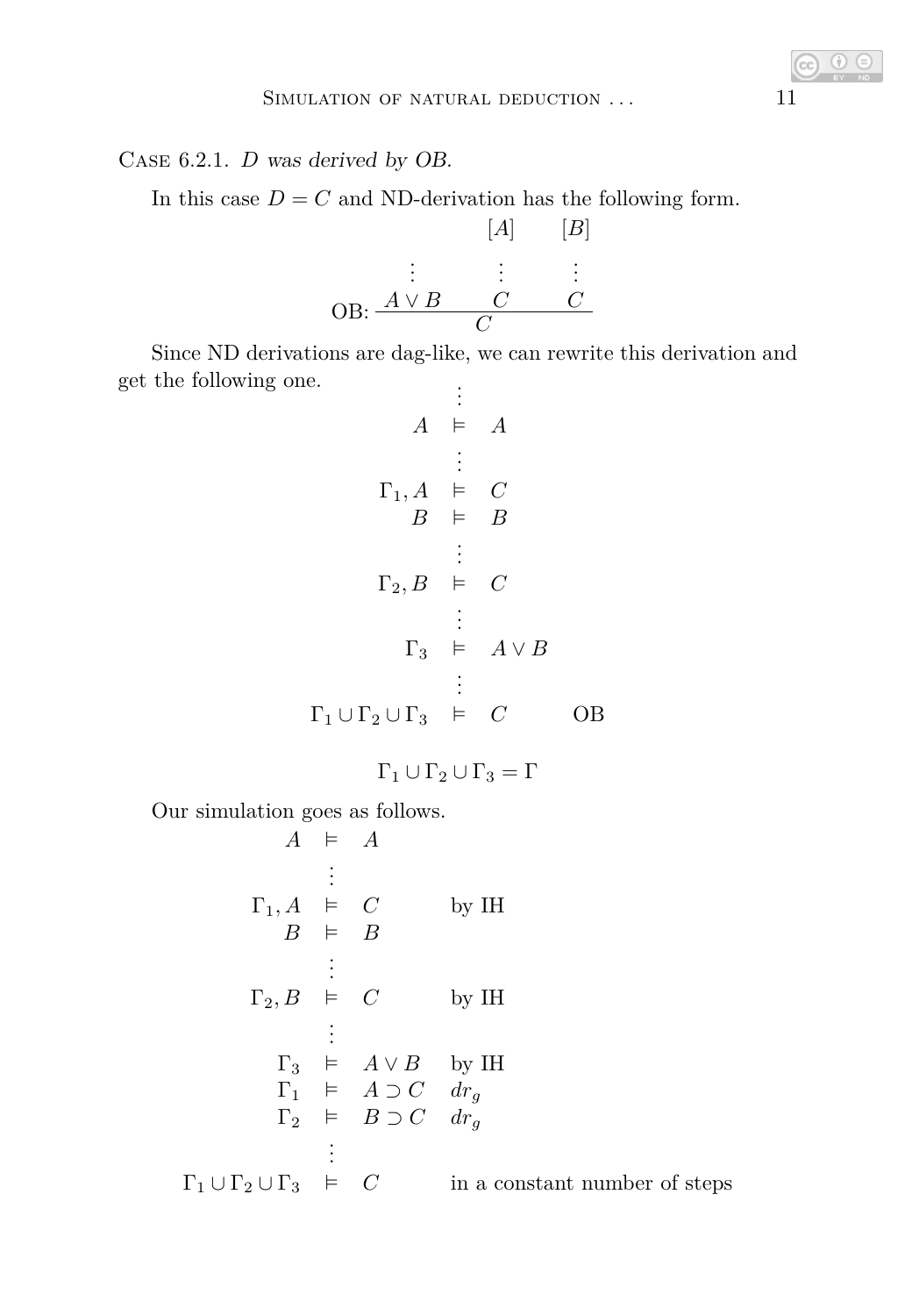

Case 6.2.2. *D* was derived by NE.

In this case  $D = \neg A$  and ND-derivation has the following form.

$$
[A] \qquad \qquad [A]
$$
  

$$
\vdots
$$
  

$$
NE: \frac{\lambda}{\neg A}
$$

Our simulation goes as follows.

 $A \neq A$ . . .  $\Gamma, A \models p_1 \land \neg p_1$  by IH . . .  $\vdash$   $(p_1 \land \neg p_1) \supset p_1$  in a constant number of steps<br>  $\vdash$   $(p_1 \land \neg p_1) \supset \neg p_1$  in a constant number of steps  $\mu$  in a constant number of steps  $\Gamma, A \models p_1$  *mp<sub>g</sub>*  $\Gamma, A \models \neg p_1$  *mp<sub>g</sub>*  $\Gamma \vDash A \supset p_1$  *dr<sub>n</sub>*  $\Gamma \vDash A \supset \neg p_1$  *dr<sub>n</sub>* . . .  $\vdash$  (*A* ⊃ *p*<sub>1</sub>) ⊃ ((*A* ⊃ ¬*p*<sub>1</sub>) ⊃ ¬*A*) in a constant number of steps  $\Gamma \vDash (A \supset \neg p_1) \supset \neg A$  *mp<sub>g</sub>*  $\Gamma \vDash \neg A$  *mp<sub>g</sub>* 

In both cases we have derived *D* in a constant number of steps.  $\Box$ 

# 3. Simulation of Gentzen systems

In this section we will prove theorems considering pairwise simulation of  $d\mathscr{F}$ , PKT and PKT<sup>\*</sup>. We start with theorem on simulation of PKT by  $d\mathscr{F}$ .

<span id="page-11-0"></span>Once again, recall, that we assume our PKT and PKT\* proofs to be dag-like, not tree-like. This lets us use one sequent many times without need to derive it multiple times. Note, also, that additive version of the cut rule is used.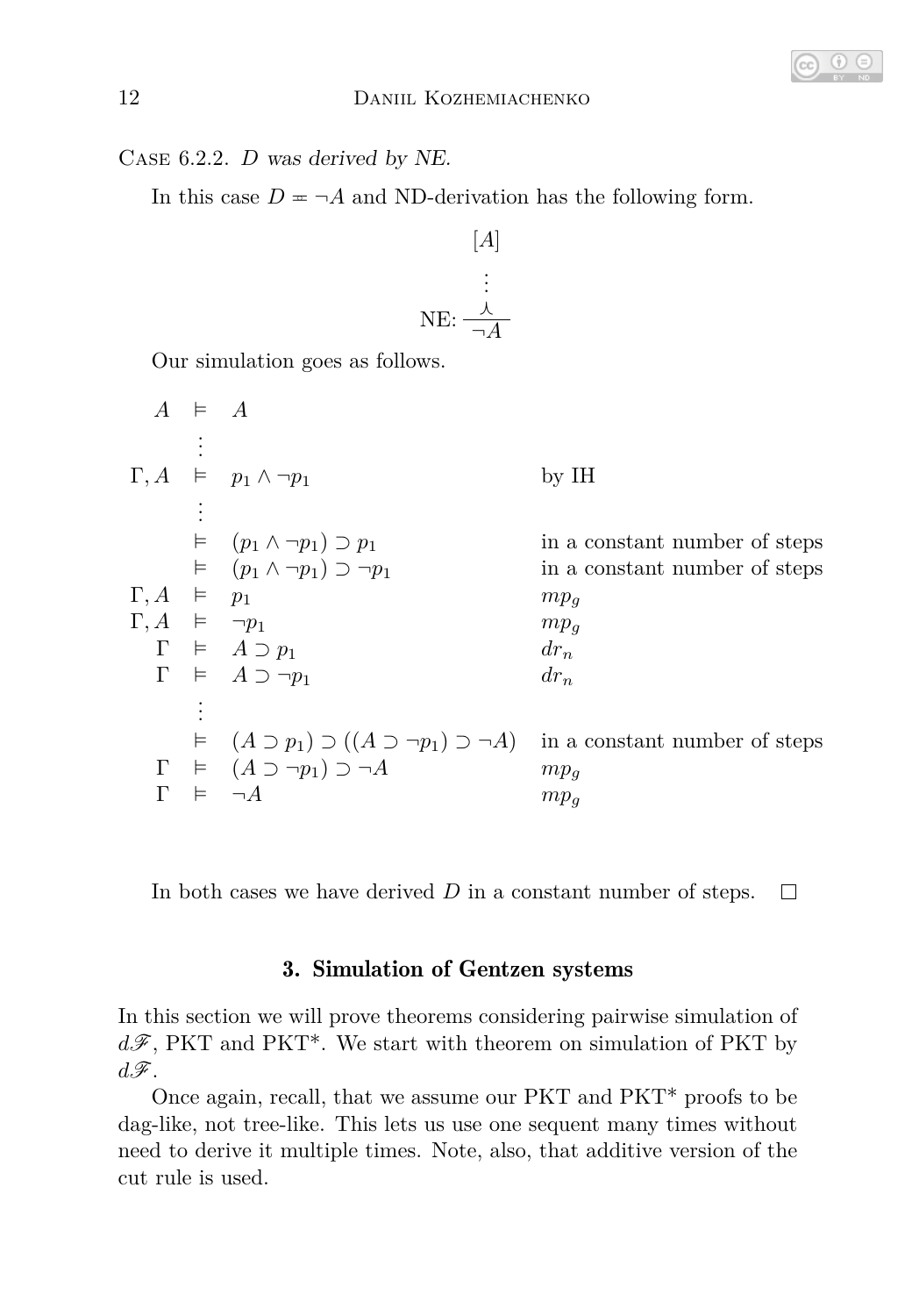LEMMA 1. Assume, we have a sequent  $A_1, \ldots, A_n \to C$ . Then it takes no more than  $O(n^2)$  steps of PKT proof to remove all repeated formulas from the antecedent.

PROOF. This statement can be easily proved since we need no more than 2*n* permutations and then one contraction for any repeated formula to be removed.  $\Box$ 

<span id="page-12-0"></span>LEMMA 2. Assume, we have a sequent  $A_1, \ldots, A_n \to C$ . Then we need no more than  $O(m \cdot n)$  steps of PKT proof to augment its antecedent with *m* formulas in any order.

Proof. Proof is straightforward since we only need to add *m* formulas and put them on their places which won't take more than *n* permutations for each formula.  $\Box$ 

<span id="page-12-1"></span>THEOREM 7.  $\Gamma \left| \frac{d\mathscr{F}}{n} D \right| \Rightarrow \Gamma \left| \frac{PKT}{O(n^3)} D \right|$ .

PROOF. We will now prove the theorem by induction on *n*. The simulation goes as follows: every sequent  $\Gamma_i \models A_i$  from  $d\mathscr{F}$ -derivation becomes a sequent  $\Gamma_i \to A_i$  with formulas in the antecedent bein in arbitrary order. We need to show that the gaps can be filled in in  $O(n^2)$  steps.

An assumption or a member of Γ, i.e., the line of the form  $A \models A$ becomes  $A \to A$  which is an initial sequent. An axiom  $\models A$  becomes  $\rightarrow$  *A* which has a constant-length PKT-proof.

Sequents constituting  $mp_g \left( \frac{\Gamma_1 \models A \supset B}{\Gamma_1 \cup \Gamma_2 \models B} \frac{\Gamma_2 \models A}{B} \right)$  $\frac{A \supset B}{\Gamma_1 \cup \Gamma_2 \vDash B}$  rule of inference become  $\Gamma_1 \to A \supset B$ ,  $\Gamma_2 \to A$  and  $\Gamma_1 \cup \Gamma_2 \to B$  in PKT derivation. We show that third sequent can be derived in PKT from first and second ones in  $O(n^2)$  steps. .

$$
U_{l} \frac{\Gamma_{2} \rightarrow A}{\Gamma_{2} \rightarrow A, B} \qquad W_{l} \frac{B \rightarrow B}{\Gamma_{2} \rightarrow B, A}
$$
\n
$$
= \frac{\Gamma_{1} \rightarrow A \supset B}{\Gamma_{1} \Gamma_{2} \rightarrow B, A} \qquad W_{l} \frac{B \rightarrow B}{\Gamma_{2} \rightarrow B, B}
$$
\n
$$
= \frac{\Gamma_{1} \rightarrow A \supset B}{\Gamma_{1} \Gamma_{2} \rightarrow A \supset B} \qquad W_{l} \text{ and } E_{l} \frac{A \supset B, \Gamma_{2} \rightarrow B}{\overline{A \supset B, \Gamma_{1}, \Gamma_{2} \rightarrow B}}
$$
\n
$$
= \frac{O(n^{2}) E_{l} \text{ and } C_{l} \frac{\Gamma_{1}, \Gamma_{2} \rightarrow B}{\Gamma \rightarrow B}}
$$

We use lemmas [1](#page-11-0) and [2](#page-12-0) to derive  $\Gamma \to B$  from  $\Gamma_1, \Gamma_2 \to B$  and  $\Gamma_1, \Gamma_2 \to A \supset B$  from  $\Gamma_1 \to A \supset B$  respectively. It is also clear that we need  $O(n)$  steps to derive  $\Gamma_2, B \to B$  from  $B \to B$  and  $A \supset B, \Gamma_1, \Gamma_2 \to$ *B* from  $A \supset B, \Gamma_2 \rightarrow B$ .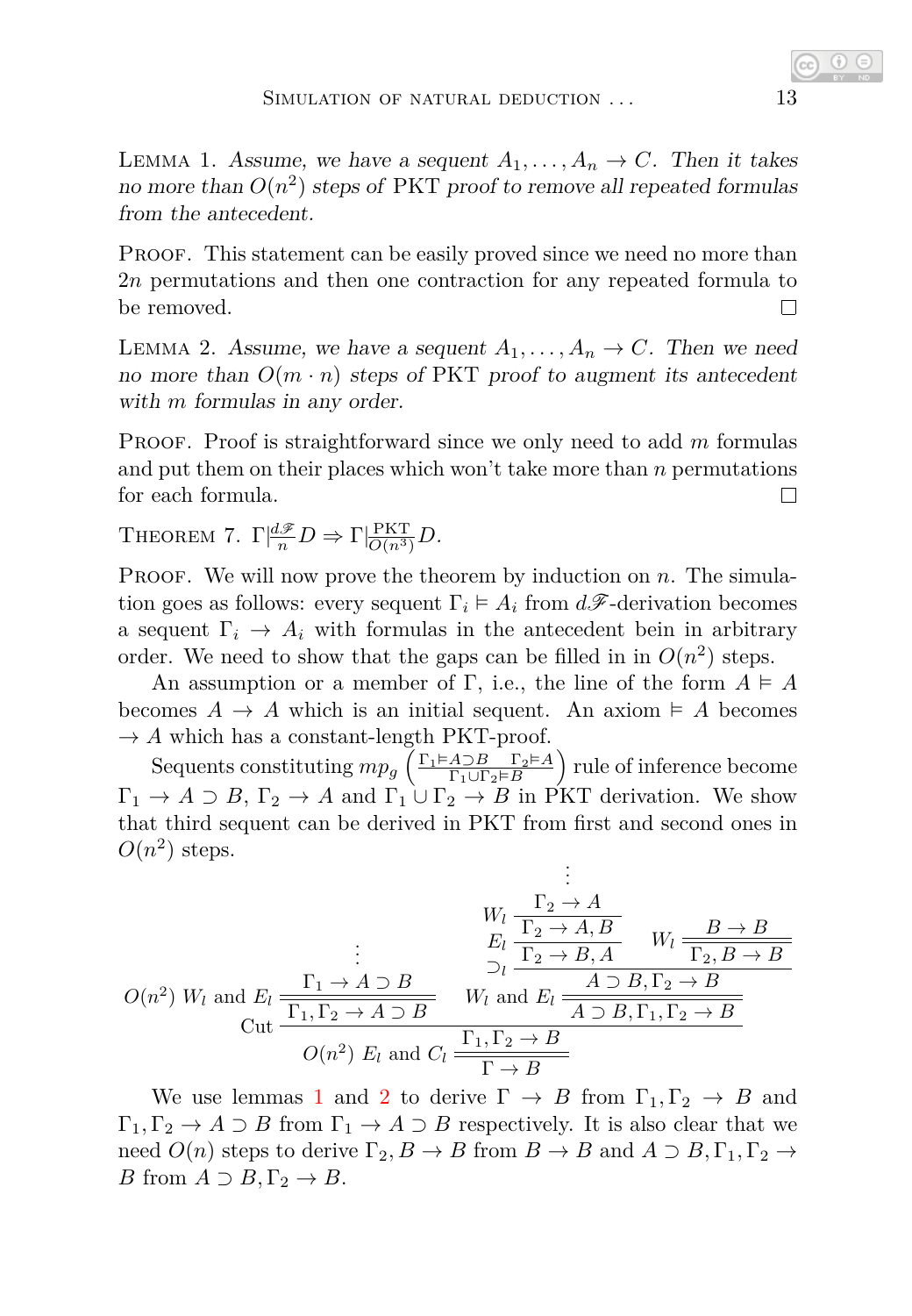Finally consider the case of  $dr_g$   $\left(\frac{\Gamma \models B}{\Gamma \setminus \{A\} \models A \supset B}\right)$ . Sequents become  $\Gamma \to B$  and  $\Gamma \setminus \{A\} \to A \supset B$  in PKT derivation. We have two cases:  $A \in \Gamma$  (left) and  $A \notin \Gamma$  (right).

$$
\begin{array}{ccc}\n & \vdots & \vdots \\
\leq n \ E_l \frac{\Gamma \to B}{\mathcal{A}, \Gamma \setminus \{A\} \to B} & & W_l \frac{\Gamma \to B}{\mathcal{A}, \Gamma \to B} \\
\supset_{r} \frac{\Gamma \setminus \{A\} \to A \supset B}{\Gamma \setminus \{A\} \to A \supset B} & & \supset_{r} \frac{\Gamma \to A \supset B}{\Gamma \to A \supset B}\n\end{array}
$$

 $\Box$ 

THEOREM 8.  $\Gamma \left| \frac{d\mathscr{F}}{n} D \right| \to \Gamma \left| \frac{PKT^*}{O(n)} D \right|$ .

The proof is straightforward since we can see from the proof of Theorem [7](#page-12-1) that if we don't count steps made by weakening, permutation and contraction rules (which in case of  $PKT^*$  we don't), then we can fill every gap in a constant number of steps.

We will finally prove that  $d\mathscr{F}$  linearly simulates PKT<sup>\*</sup>. Since it is clear that PKT\* linearly simulates PKT, it will also entail linear simulation of PKT by  $d\mathscr{F}$ .

<span id="page-13-0"></span>THEOREM 9. If  $\Gamma|\frac{PKT^*}{n}D$ , then there is such a subset  $\Gamma' \subseteq \Gamma$  that  $\Gamma' \vert \frac{d\mathscr{F}}{O(n)} D$ .

We prove this theorem the same way as Buss and Bonet proved Theorem 11 in [\[1\]](#page-16-0). We need the following lemma.

<span id="page-13-1"></span>LEMMA 3. If there is a PKT<sup>\*</sup>-proof  $\pi_{PKT^*}$  of  $\Gamma \to \Delta$  of length *n*, then there is such a subset  $\Xi \subseteq (\Gamma \cup \neg \Delta)$  ( $\neg \Delta$  denotes that every formula in  $\Delta$ is negated), that there exists a  $d\mathscr{F}$ -proof  $\pi_{d\mathscr{F}}$  of a sequent  $\Xi \models p_1 \land \neg p_1$ of length  $O(n)$ .

CASE 3.1. Base case.  $n = 1$ . If the length of  $\pi_{\text{PKT}*}$  is 1, then it consists only of an initial sequent, say,  $A \rightarrow A$ . It takes a constant number of steps to prove  $A, \neg A \models p_1 \land \neg p_1$  in  $d\mathscr{F}$ .

CASE 3.2. Induction step. We assume that for all  $m < n$  there exists such a constant *c* that  $\left| \frac{d\mathcal{F}}{c \cdot m} \mathbb{E} \right| \models p_1 \land \neg p_1$  and prove lemma for *n*. The proof splits depending on how the last line of  $\pi_{PKT^*}$  was inferred. We will prove the most representative cases.

CASE 3.2.1.  $\neg_r$ . The end of  $\pi_{PKT^*}$  has the following form.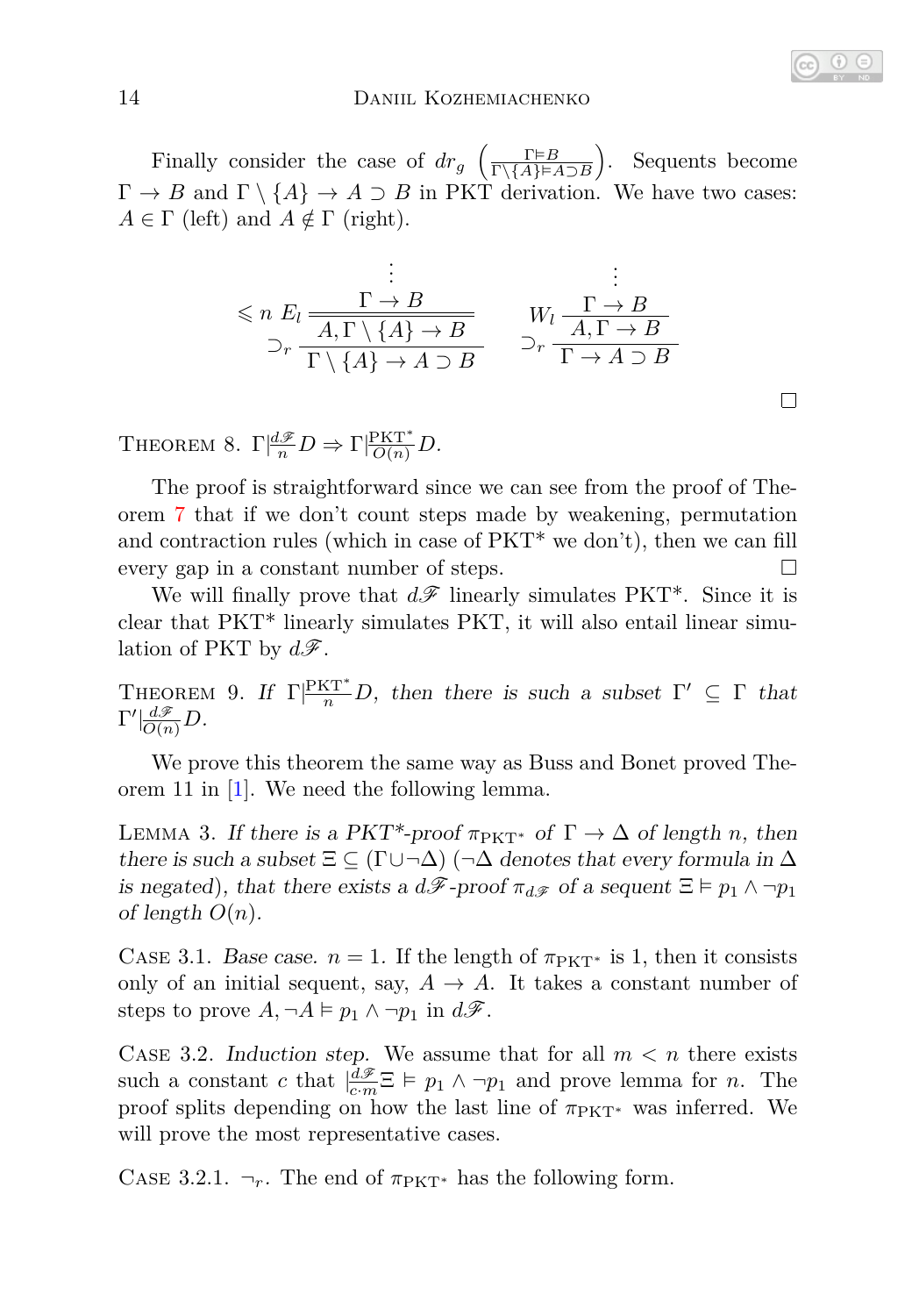$$
\vdots
$$
  

$$
\neg_r \frac{A, \Gamma \to \Delta}{\Gamma \to \Delta, \neg A}
$$

By induction hypothesis there exist a  $d\mathcal{F}$ -proof  $\pi'_{d\mathcal{F}}$  of  $\Xi' \vDash p_1 \wedge \neg p_1$  $(\Xi' \subseteq (\lbrace A \rbrace \cup \Gamma \cup \neg \Delta))$  of length  $c \cdot m$ . We need to construct a  $d\mathscr{F}$ -proof  $\pi_{d\mathscr{F}}$  of  $\Xi \models p_1 \land \neg p_1 \ (\Xi \subseteq (\{\neg \neg A\} \cup \Gamma \cup \neg \Delta))$  of length  $O(n)$ .

$$
\neg\neg A \models \neg\neg A \quad \text{assumption} \\ \Xi \models \Xi \quad \text{assumptions} \\ \vdots \\ \neg\neg A \models A \quad \text{in a constant number of steps} \\ \vdots \\ \Xi \models p_1 \land \neg p_1 \quad \text{from } \pi'_{d\mathscr{F}}
$$

CASE 3.2.2.  $\wedge_r$ . The end of  $\pi_{\text{PKT}^*}$  has the following form.

$$
\vdots
$$
\n
$$
\wedge_r \xrightarrow{\Gamma \to \Delta, A} \xrightarrow{\Gamma \to \Delta, B} \frac{\vdots}{\Gamma \to \Delta, A \wedge B}
$$

By induction hypothesis there exists a proof  $\pi'_{d\mathscr{F}}$  of length  $c \cdot m$ containing both  $\Xi_1 \vDash p_1 \land \neg p_1$  ( $\Xi_1 \subseteq (\{\neg A\} \cup \Gamma \cup \neg \Delta)$ ) and  $\Xi_2 \vDash p_1 \land \neg p_1$  $(\Xi_2 \subseteq (\{\neg B\} \cup \Gamma \cup \neg \Delta))$ . We construct  $d\mathscr{F}\text{-proof } \pi_{d\mathscr{F}}$  of  $\Xi \models p_1 \land \neg p_1$  $(\Xi \subseteq (\{\neg(A \land B)\} \cup \Gamma \cup \neg \Delta))$  as follows.

| $\neg(A \land B) \models \neg(A \land B)$    |                   |                                                                                               | assumption                    |
|----------------------------------------------|-------------------|-----------------------------------------------------------------------------------------------|-------------------------------|
|                                              | $E$ $\models$ $E$ |                                                                                               | assumptions                   |
|                                              |                   |                                                                                               |                               |
| $\neg(A \land B) \models \neg A \lor \neg B$ |                   |                                                                                               | in a constant number of steps |
|                                              |                   |                                                                                               |                               |
|                                              |                   | $\Xi_1$ $\models$ $p_1 \wedge \neg p_1$                                                       | from $\pi'_{d\mathcal{F}}$    |
|                                              |                   | $\Xi_2$ $\models$ $p_1 \wedge \neg p_1$                                                       | from $\pi'_{d\mathcal{R}}$    |
|                                              |                   | $\Xi_1 \setminus \{A\}$ = $\neg A \supset (p_1 \wedge \neg p_1)$                              | $dr_q$                        |
|                                              |                   | $\Xi_2 \setminus \{B\}$ = $\neg B \supset (p_1 \wedge \neg p_1)$                              | $dr_q$                        |
|                                              |                   |                                                                                               |                               |
|                                              |                   | $\Xi \setminus \{\neg(A \land B)\}\models (\neg A \lor \neg B) \supset (p_1 \land \neg p_1).$ | in a constant number of steps |
|                                              |                   | $\Xi$ $\models$ $(p_1 \wedge \neg p_1)$                                                       | $mp_a$                        |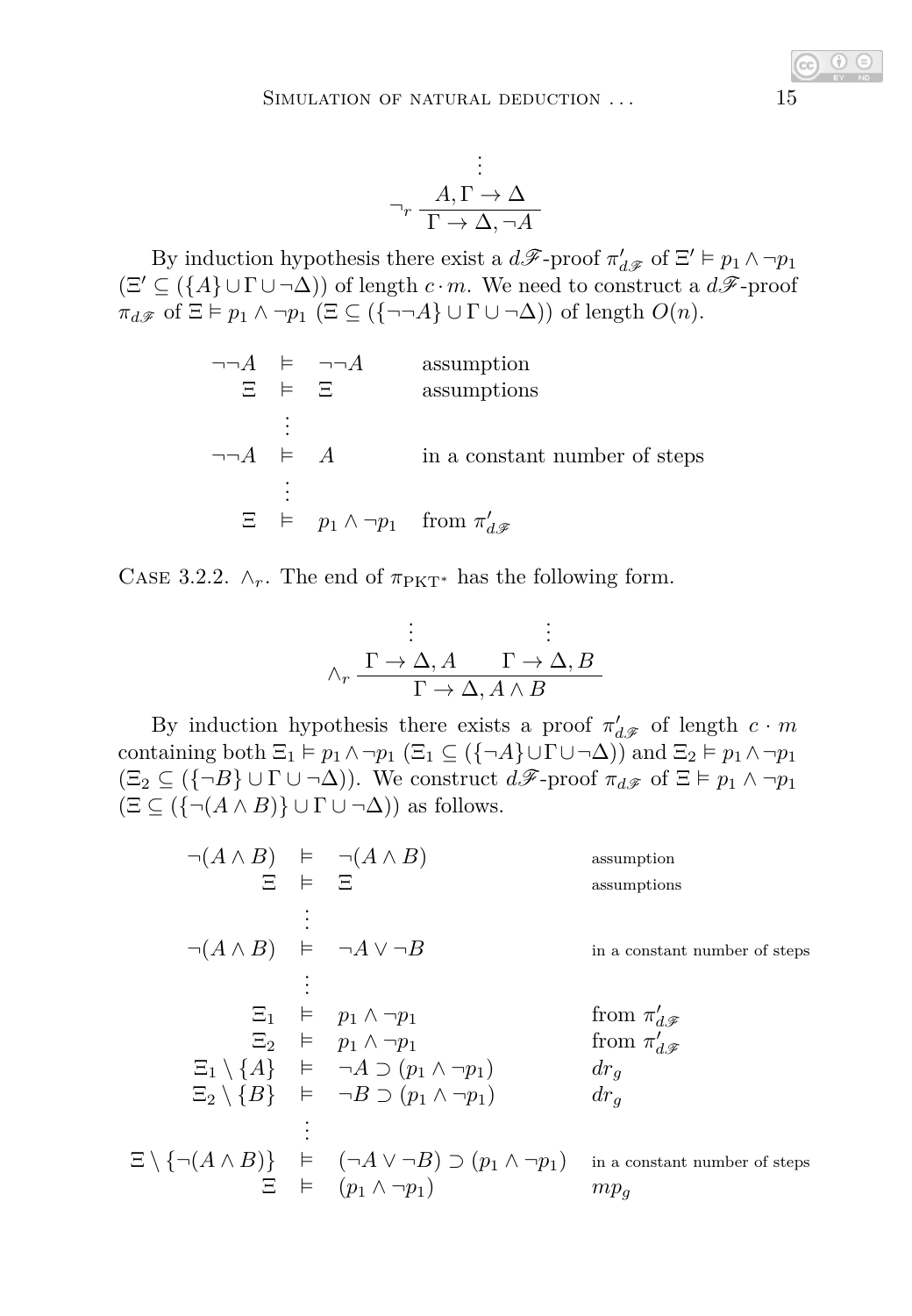CASE 3.2.3. Cut. The end of  $\pi_{\text{PKT}}^*$  has the following form.

$$
\vdots
$$
\n
$$
\text{Cut} \xrightarrow{\Gamma \to \Delta, A} A, \Gamma \to \Delta
$$
\n
$$
\frac{\vdots}{\Gamma \to \Delta}
$$

By induction hypothesis there exists a  $d\mathcal{F}$ -proof  $\pi'_{d\mathcal{F}}$  of length  $c \cdot m$ containing both  $\Xi_1 \models p_1 \land \neg p_1$  ( $\Xi_1 \subseteq (\Gamma \cup \neg \Delta \cup \{\neg A\})$ ) and  $\Xi_2 \models p_1 \land \neg p_1$  $(\Xi_2 \subseteq (\Gamma \cup \neg \Delta \cup \{A\}))$ . We construct the proof of  $\Xi \models p_1 \land \neg p_1 \ (\Xi \subseteq \Box)$  $(\Gamma \cup \neg \Delta)$  as follows.

| assumption                    |
|-------------------------------|
| assumption                    |
| assumptions                   |
|                               |
|                               |
|                               |
|                               |
|                               |
|                               |
| in a constant number of steps |
|                               |
| in a constant number of steps |
|                               |

The result follows taking *c* not less than any constant number of steps in any case.  $\Box$ 

Theorem [9](#page-13-0) follows by application of Lemma 13 from [\[1\]](#page-16-0) and Theorem [1](#page-3-1) to Lemma [3.](#page-13-1)  $\Box$ 

## 4. Concluding remarks

The results from this paper allow us to include **F** in the scheme depicted on Figure [1.](#page-3-0) Combining our results with those from [\[1\]](#page-16-0), we get the scheme depicted on Figure [2.](#page-16-2)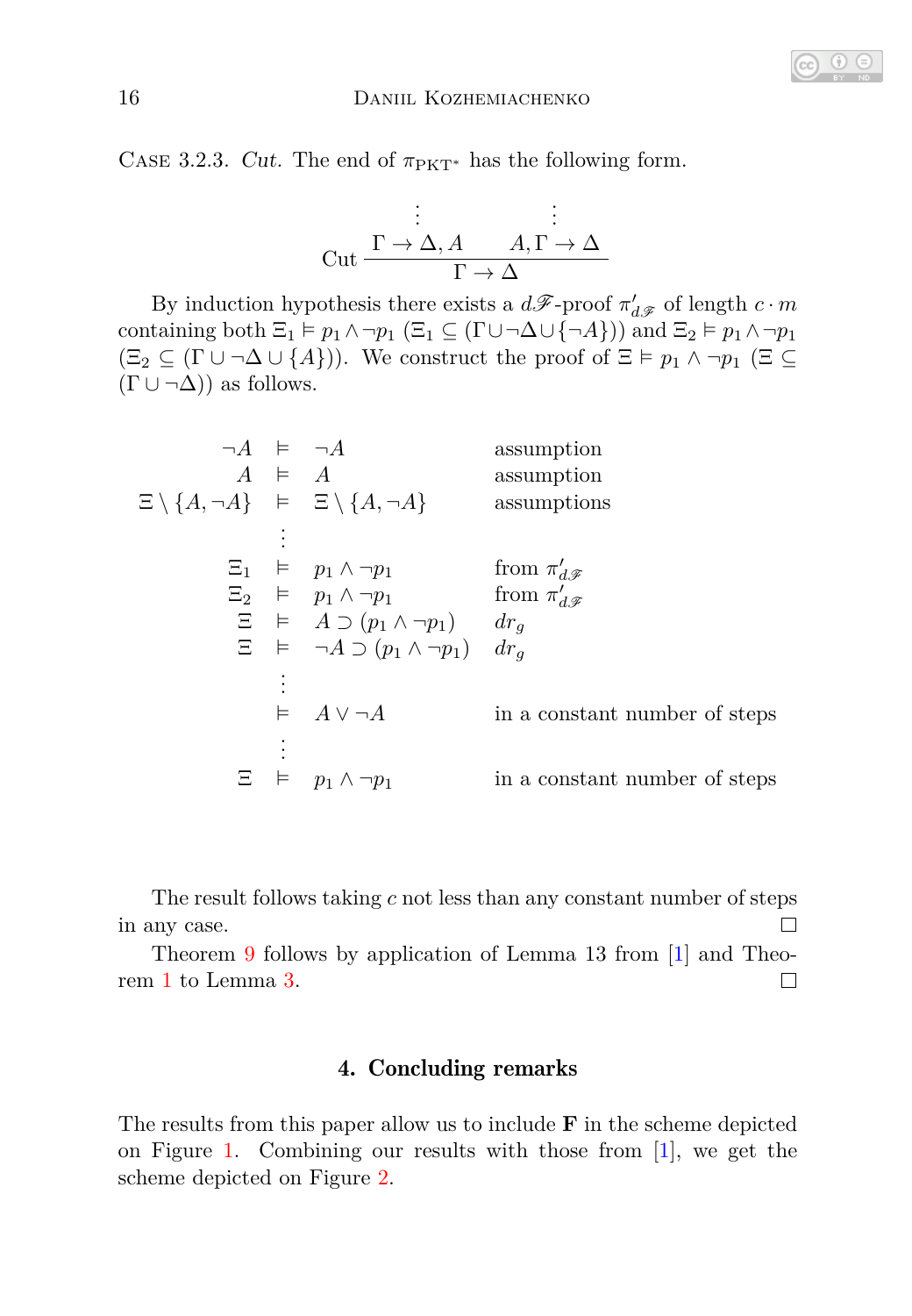

<span id="page-16-2"></span>Figure 2.  $**$  for proofs wherein no line is used a hypothesis of a rule of inference more than once; *a* is inverse Ackermann function

It is noteworthy to mention that quadratic speedup of  $d\mathscr{F}$  over  $nd\mathscr{F}$ is due to deduction rule that allowed for exclusion of arbitrary assumption not the last open one. Contrary to that, necessity of reiteration of formulas does not lead to non-linear speedup of one calculus over another since we do not need to infer a formula once more.

Acknowledgements. Author would like to thank his supervisor Vasilyi Shangin and professor Dmitry V. Zaitsev for their appreciative help and advice during the work on paper.

#### References

- <span id="page-16-0"></span>[1] Bonet, M. L., and S. R. Buss, "The deduction rule and linear and nearlinear proof simulations", *The Journal of Symbolic Logic* 58, 2 (1993): 688–709. DOI: [10.2307/2275228](https://doi.org/10.2307/2275228)
- [2] Buss, S. R. (ed.), *Handbook of Proof Theory*, volume 137 of *Studies in Logic and Foundations of Mathematic*, Elsevier Science, Amsterdam, 1st edition, 1998.
- <span id="page-16-1"></span>[3] Cook, S. A., and P. Nguyen, *Logical Foundations of Proof Complexity*, Cambridge University Press, Cambridge, 2010. DOI: [10.1017/CBO9780511676277](http://dx.doi.org/10.1017/CBO9780511676277)